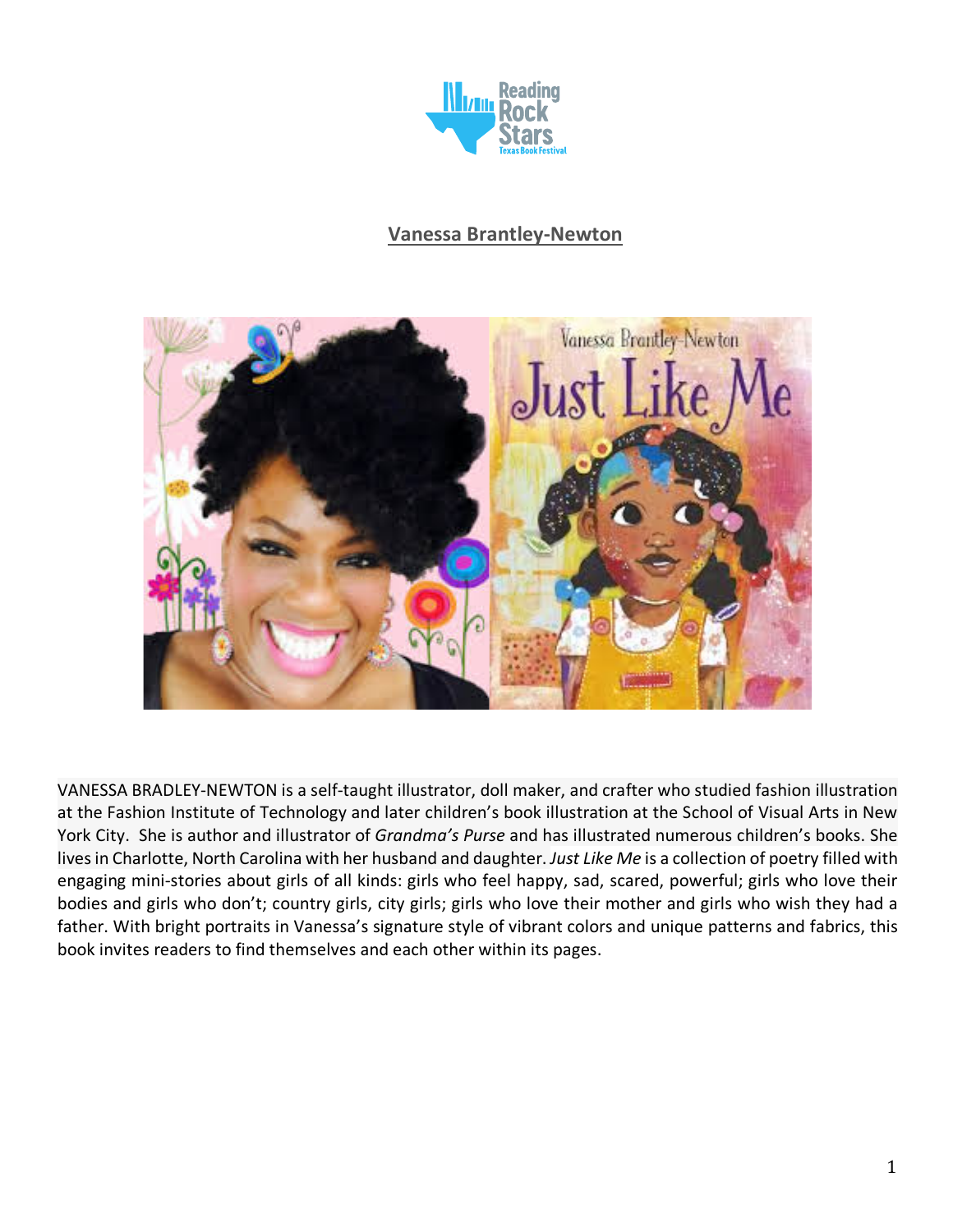**RRS connection to TEKS (PK-1st grade): Please refer to TEKS for English Language Arts and Reading:**

- *Comprehension skills*
- *Response skills*
- *Author's purpose and craft*
- *Composition I: listening, speaking, reading, writing, and thinking using multiple texts--writing process.*
- *Composition II: listening, speaking, reading, writing, and thinking using multiple texts--genres.*
- *Inquiry and research*

### **Vocabulary:**

- poetry
- canvas
- family and community
- palette
- shine my little light
- kindness
- change the world
- warrior, respectfully, humanity
- culture, race, color
- human race
- diversity
- bodegas
- Nae Nae
- Hip-hop beat
- Gullah ways
- explorer
- weird
- negotiator
- bullies
- independence and civil rights
- wisdom
- ancestors
- gumbo
- paper chain

#### **Pre-reading engagement:**

- What does an author do? What does an illustrator do? Think about the title of the book? What does it tell us about the book?
- What do you think the book will be about?
- Look at the artwork. What do you see? How does the artwork make you feel?
- Read the author's biography together. What did you learn about Vanessa?
- Ask your librarian to help you find more information about poetry, Nae Nae, or Hip Hop.